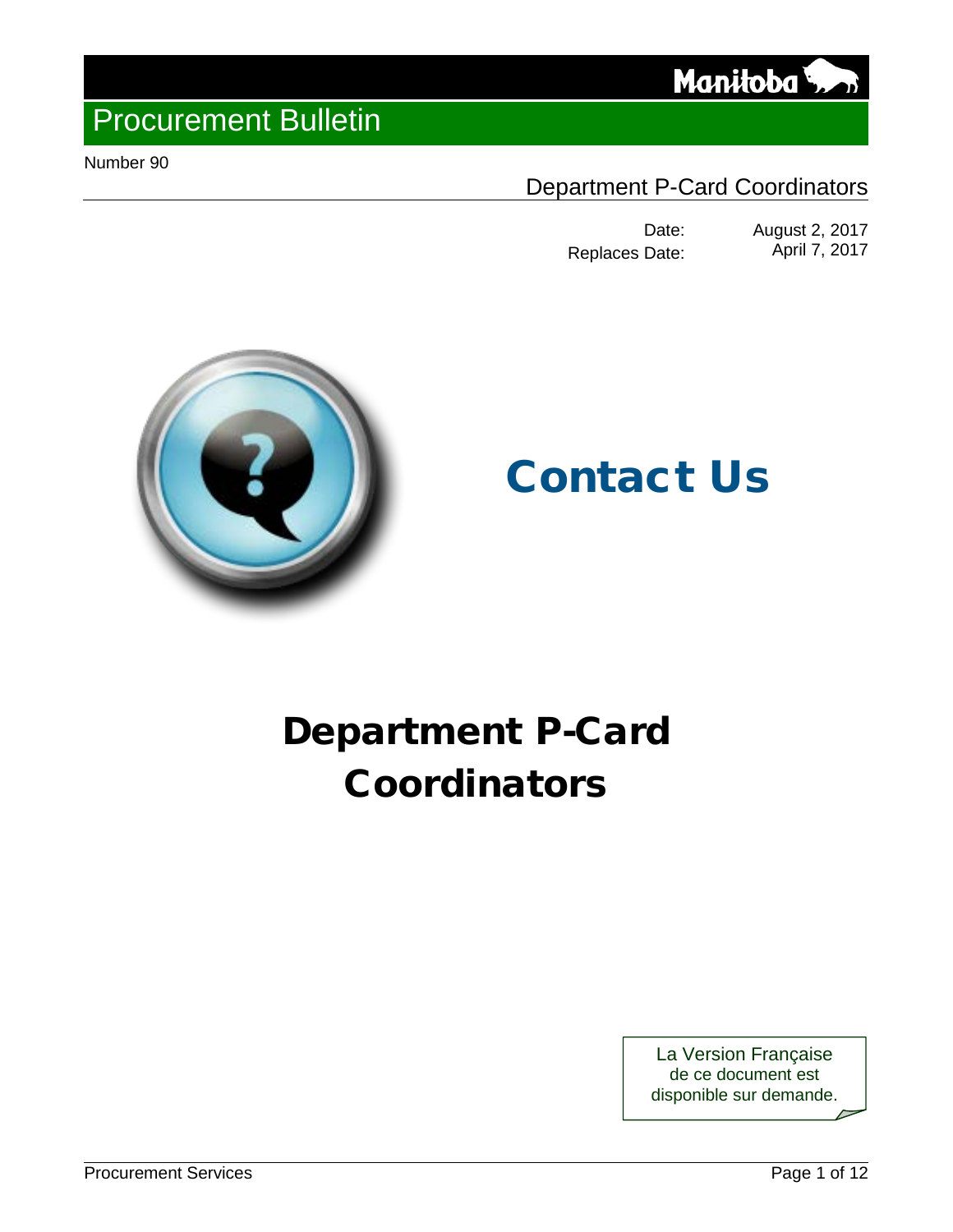**Manitoba** 

### Number 90

### Department P-Card Coordinators

### **Purpose**

The following is a listing of government of Manitoba department purchasing contacts.

#### **Inquiries**

General inquires may be directed to:

Manitoba Finance / Central Services Division Procurement Services Branch 2<sup>nd</sup> Floor, 270 Osborne Street North Winnipeg, Manitoba R3C 1V7 Phone: 204-945-6361 Fax: 204-945-1455 Email: [ProcServ@gov.mb.ca](mailto:ProcServ@gov.mb.ca)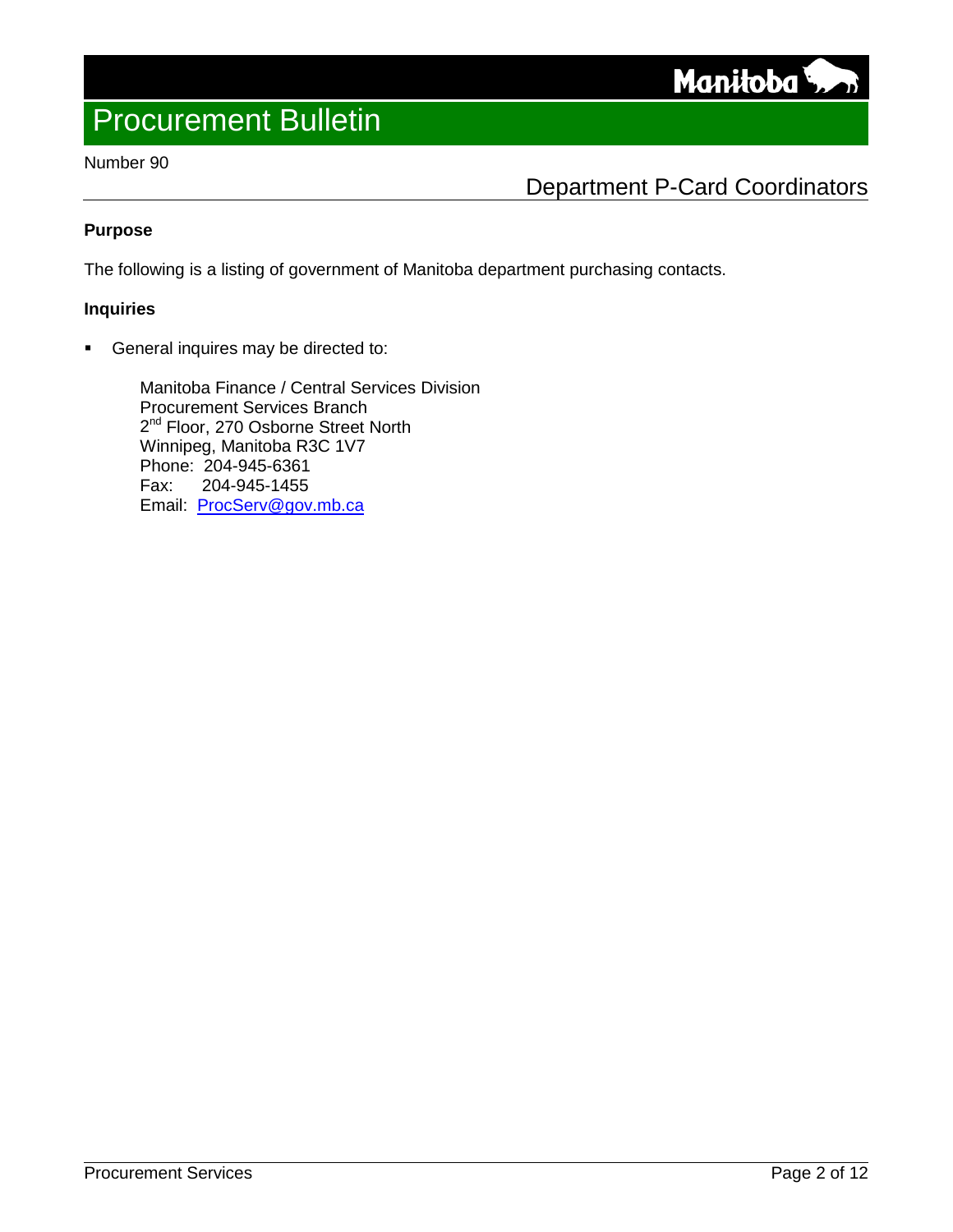#### Number 90

### Department P-Card Coordinators

### **Responsibilities**

Current responsibilities as they relate to purchasing:

- 1. Contact person for Procurement Services Branch (PSB) for resolving procurement related issues.
- 2. Contact person for identifying attendees and coordinating P-Card and other purchasing related workshops.
- 3. Distribute purchasing policies and procedures, from PSB to P-Card users; buyers of services and IT personnel, either directly or indirectly.
- 4. Field inquiries from vendors seeking information on who is responsible for purchasing goods and services from within their department, and directing them accordingly.
- 5. Maintain knowledge of department personnel who are responsible for other central procurement or supply related issues such as Material Distribution Agency; Vehicle and Equipment Management Agency; Sports, Culture and Heritage, etc., and direct department and vendor inquiries as required.
- 6. Maintain knowledge of SAP buyers, coaches and P-Card Coordinators for their department.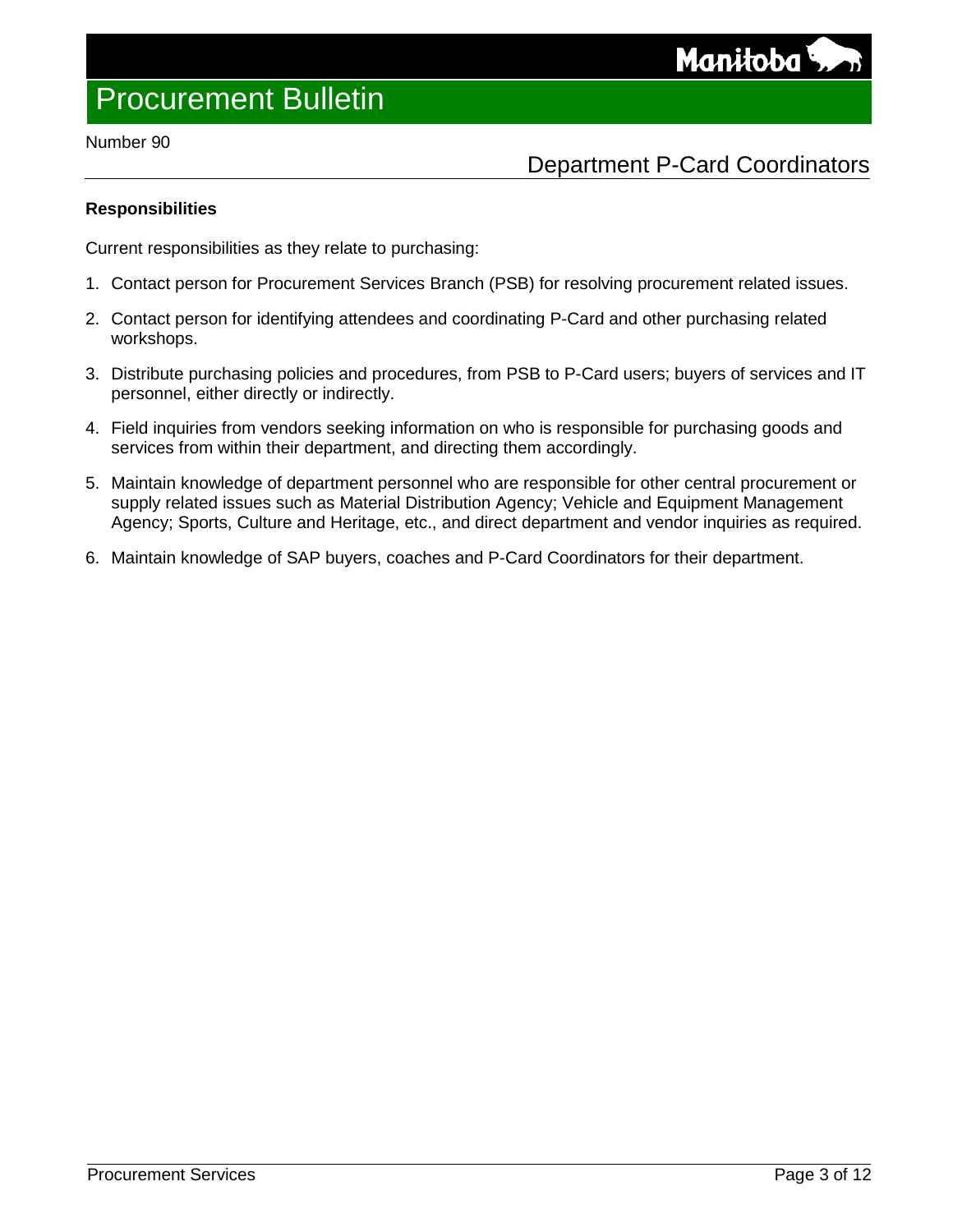### Number 90

### Department P-Card Coordinators

### **Agriculture**

| Coordinator | Xinping Zhang<br><b>Financial Analyst</b><br>915-401 York Avenue<br>Winnipeg, MB R3C 0P8                       | xinping.zhang@gov.mb.ca<br>Phone: 204-945-2957<br>Fax: 204-948-2362             |
|-------------|----------------------------------------------------------------------------------------------------------------|---------------------------------------------------------------------------------|
| Alternate   | Kevin Kroeker<br><b>Financial Analyst</b><br>915-401 York Avenue<br>Winnipeg, MB R3C 0P8                       | kevin.kroeker@gov.mb.ca<br>Phone: 204-945-1828<br>Fax: 204-948-2362             |
| Alternate   | Evangeline Narvaez-Ngayan<br><b>Accounting Services Analyst</b><br>915-401 York Avenue<br>Winnipeg, MB R3C 0P8 | evangeline.narvaez-ngayan@gov.mb.ca<br>Phone: 204-945-3434<br>Fax: 204-948-2362 |

### **Civil Service Commission (CSC)**

| Coordinator | Marie Edirmanasinghe<br><b>Accounts Payable Administrator</b><br>704-401 York Ave.<br>Winnipeg, MB R3C 0P8 | marie.edirmanasinghe2@gov.mb.ca<br>Phone: 204-945-0619<br>Fax: 204-948-2707 |
|-------------|------------------------------------------------------------------------------------------------------------|-----------------------------------------------------------------------------|
| Alternate   | Marianna Lepe<br>Coordinator, Acct. & Finance<br>704-401 York Avenue<br>Winnipeg MB R3C 0P8                | m.lepe@gov.mb.ca<br>Phone: 204-945-4113<br>Fax: 204-948-2707                |

### **Education and Training (MET)**

| Coordinator | Kathy Hueging<br><b>Supervisor, Accounting Svcs</b><br>15 – 1577 Dublin Avenue<br>Winnipeg, MB R2P 3J5   | kathy.hueging@gov.mb.ca<br>Phone: 204-945-8552<br>Fax: 204-948-2851    |
|-------------|----------------------------------------------------------------------------------------------------------|------------------------------------------------------------------------|
| Alternate   | Barb Kingerski<br>Clerk, Finance & Admin<br>15 - 1577 Dublin Avenue<br>Winnipeg, MB R2P 3J5              | barb.kingerski@gov.mb.ca<br>Phone: 204-945-7926<br>Fax: 204-948-2851   |
| Coordinator | Charlene Brown<br><b>Financial Officer</b><br>3 Flr - 213 Notre Dame Ave<br>Winnipeg, MB R3B 1N3         | charlene.brown@gov.mb.ca<br>Phone: 204-945-6470<br>Fax: 204-945-5760   |
| Alternate   | <b>Betty Jubinville</b><br>Departmental Accountant<br>3 Flr - 213 Notre Dame Ave<br>Winnipeg, MB R3B 1N3 | betty.jubinville@gov.mb.ca<br>Phone: 204-945-4095<br>Fax: 204-948-2086 |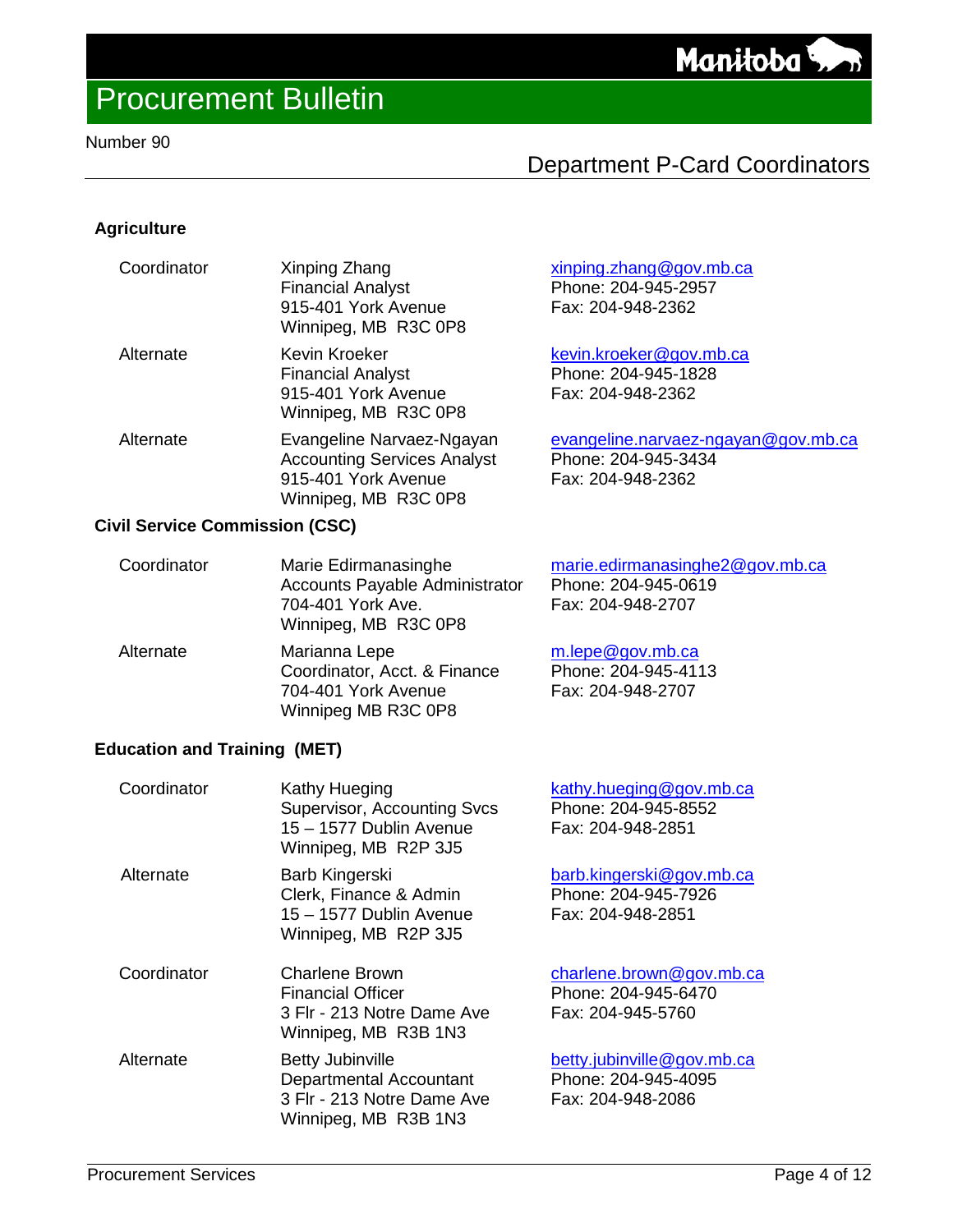### Number 90

### Department P-Card Coordinators

### **Executive Council**

| Coordinator     | Marianna Lepe<br>Coordinator, Acct. & Finance<br>704 - 401 York Avenue<br>Winnipeg, MB R3C 0P8             | m.lepe@gov.mb.ca<br>Phone: 204-945-4113<br>Fax: 204-948-2707                |
|-----------------|------------------------------------------------------------------------------------------------------------|-----------------------------------------------------------------------------|
| Alternate       | Marie Edirmanasinghe<br><b>Accounts Payable Administrator</b><br>704-401 York Ave.<br>Winnipeg, MB R3C 0P8 | marie.edirmanasinghe2@gov.mb.ca<br>Phone: 204-945-0619<br>Fax: 204-948-2707 |
| <b>Families</b> |                                                                                                            |                                                                             |
| Coordinator     | Marla Smith<br>Coordinator, Financial & Admin<br>400-326 Broadway<br>Winnipeg, MB R3C 0S5                  | marla.smith@gov.mb.ca<br>Phone: 204-945-3267<br>Fax: 204-945-2760           |
| Alternate       | Susan Konopski<br>Manager<br>400 - 326 Broadway<br>Winnipeg, MB R3C 0R8                                    | susan.konopski@gov.mb.ca<br>Phone: 204-945-0867<br>Fax: 204-945-2760        |
| Coordinator     | <b>Keith Grimshire</b><br>Senior Financial Analyst<br>700-352 Broadway<br>Winnipeg, MB R3B 2H8             | keith.grimshire@gov.mb.ca<br>Phone: 204-945-1145<br>Fax: 204-945-4710       |
| Alternate       | Carolina Legaspi<br><b>Accounts Payable Clerk</b><br>700-352 Broadway<br>Winnipeg, MB R3B 2H8              | carolina.legaspi@gov.mb.ca<br>Phone: 204-945-2383<br>Fax: 204-945-4710      |
| Alternate       | Jessaidie Ledda<br><b>Accounts Payable Clerk</b><br>700-352 Broadway<br>Winnipeg, MB R3B 2H8               | jessaidie.ledda@gov.mb.ca<br>Phone: 204-945-8771<br>Fax: 204-945-4710       |

### **Finance (FIN)**

| Coordinator | Marianna Lepe                | $m$ .lepe@gov.mb.ca |
|-------------|------------------------------|---------------------|
|             | Coordinator, Acct. & Finance | Phone: 204-945-4113 |
|             | 704 – 401 York Avenue        | Fax: 204-948-2707   |
|             | Winnipeg, MB R3C 0P8         |                     |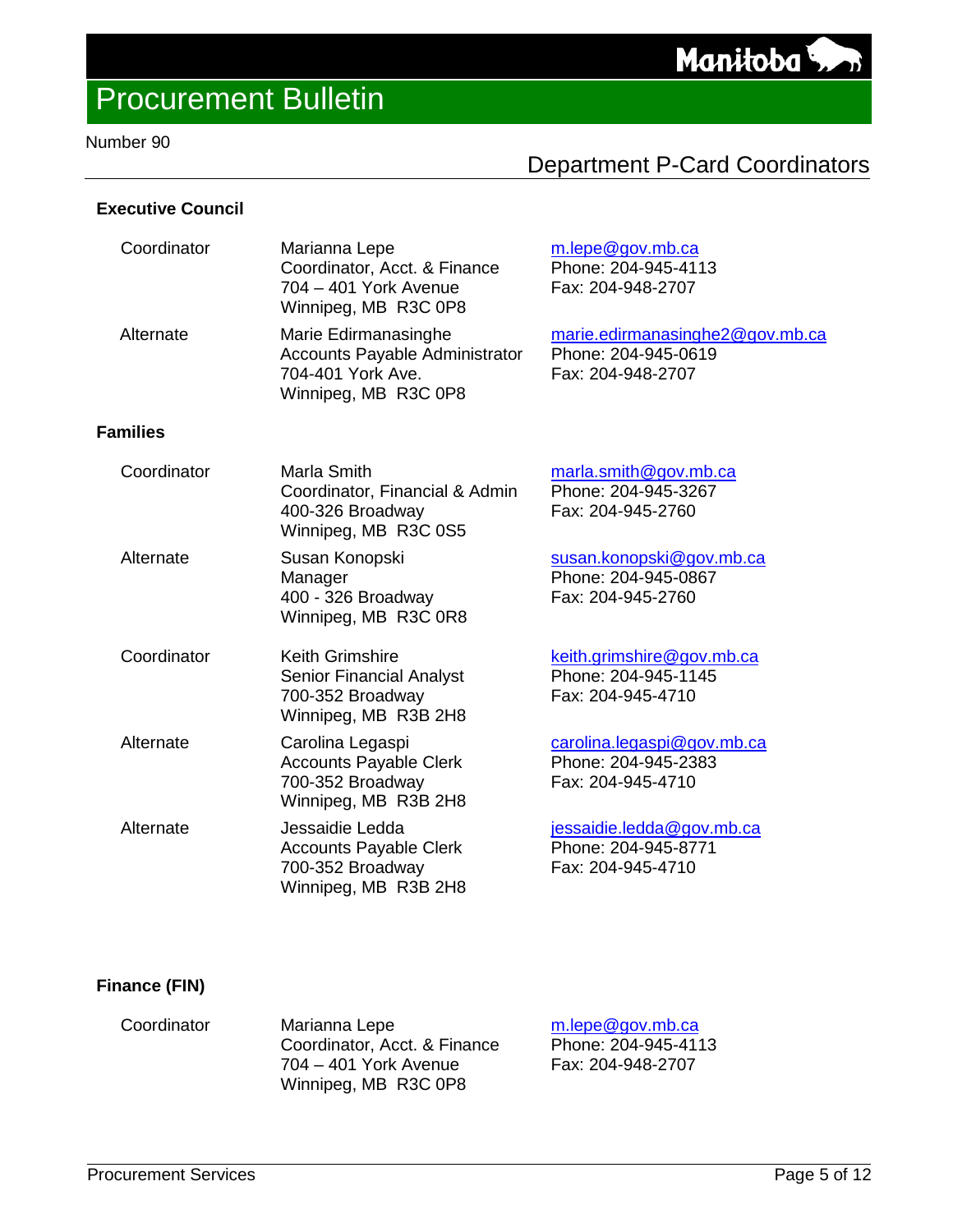[marie.edirmanasinghe2@gov.mb.ca](mailto:marie.edirmanasinghe2@gov.mb.ca)

Phone: 204-945-0619 Fax: 204-948-2707

### Procurement Bulletin

### Number 90

Alternate Marie Edirmanasinghe Accounts Payable Administrator 704-401 York Ave. Winnipeg, MB R3C 0P8

### • **Central Services Division**

Coordinator Rochelle Harder Accounts Payable 704-401 York Ave. Winnipeg, MB R3C 0P8 [rochelle.harder@gov.mb.ca](mailto:rochelle.harder@gov.mb.ca) Phone: 204-945-0771 Fax: 204-948-2707

### • **Manitoba Securities Commission**

Coordinator Marlene Nemes **Controller** 400 St. Mary Ave Winnipeg, MB R3C 4K5 [marlene.nemes@gov.mb.ca](mailto:marlene.nemes@gov.mb.ca) Phone: 204-945-1362 Fax: 204-945-0330

### **Health, Seniors and Active Living (HSAL)**

| Coordinator | Jessie Smilianov          | jessie.smilianov@gov.mb.ca |
|-------------|---------------------------|----------------------------|
|             | Manager                   | Phone: 204-788-2555        |
|             | 2010 - 300 Carlton Street | Fax: 204-774-1325          |
|             | Winnipeg, MB R3B 3M9      |                            |
|             |                           |                            |

| Coordinator | <b>Betty Jubinville</b>                            | betty.jubinville@gov.mb.ca |
|-------------|----------------------------------------------------|----------------------------|
|             | Departmental Accountant                            | Phone: 204-945-4095        |
|             | 3 Flr - 213 Notre Dame Ave<br>Winnipeg, MB R3B 1N3 | Fax: 204-948-2086          |
| Alternate   | <b>Charlene Brown</b>                              | charlene.brown@gov.mb.ca   |
|             | <b>Financial Officer</b>                           | Phone: 204-945-6470        |

3 Flr - 213 Notre Dame Ave Winnipeg, MB R3B 1N3

### **Indigenous and Municipal Relations (IMR)**

| Coordinator | Carolyn Johnson             |
|-------------|-----------------------------|
|             | Program Administrator       |
|             | Box 37 - 59 Elizabeth Drive |
|             | Thompson MB R8N 1X4         |

[carolyn.johnson@gov.mb.ca](mailto:carolyn.johnson@gov.mb.ca) Phone: 204-677-6615 Fax: 204-677-6753

Fax: 204-945-5760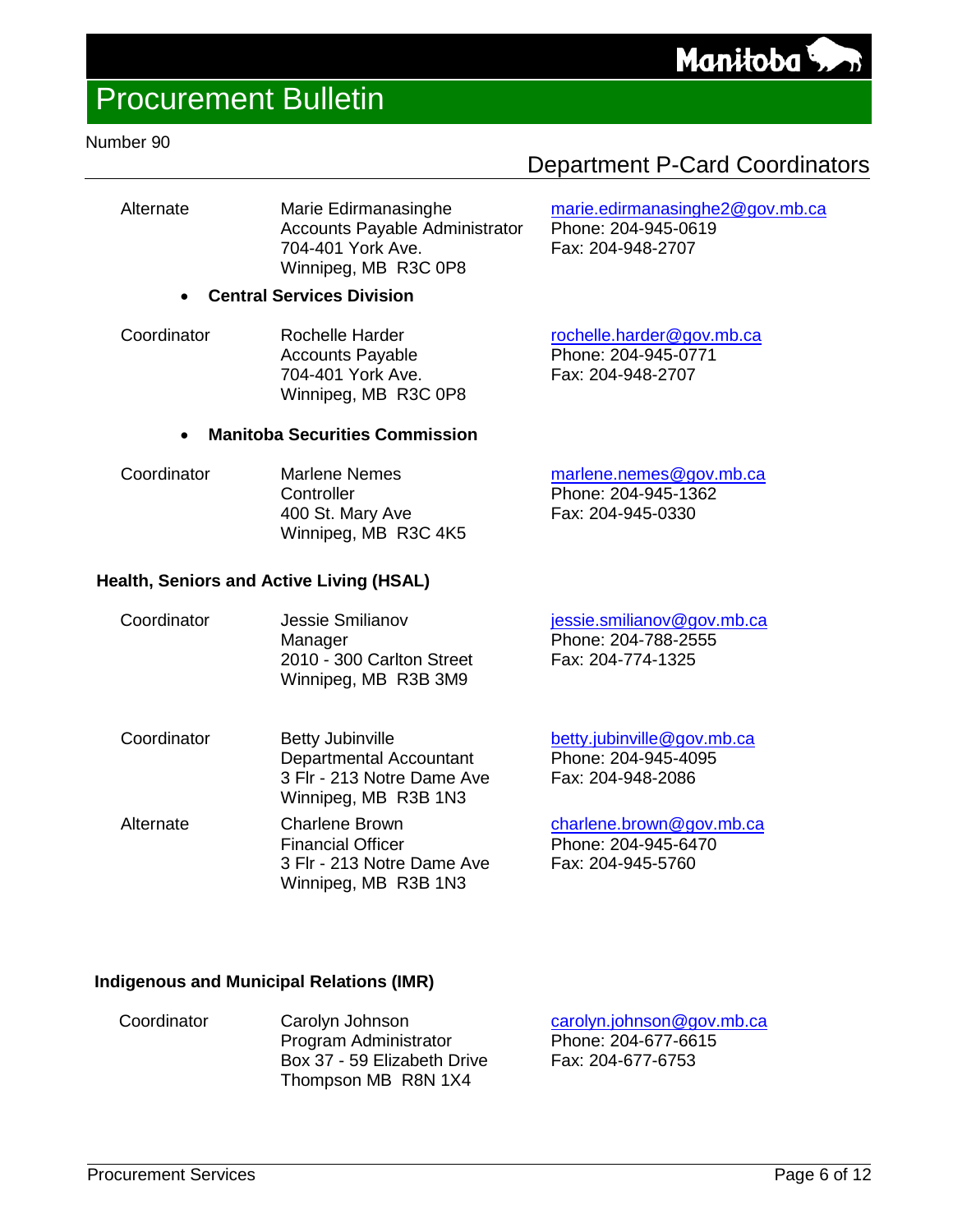## Procurement Bulletin

### Number 90

| Alternate             | Arlene Morrisseau<br><b>Financial Clerk</b><br>108 - 59 Elizabeth Drive<br>Thompson MB R8N 1X4           | arlene.morrisseau@gov.mb.ca<br>Phone: 204-677-6610<br>Fax: 204-677-6753 |
|-----------------------|----------------------------------------------------------------------------------------------------------|-------------------------------------------------------------------------|
| Coordinator           | Melanie Skye<br><b>Accounts Payable Clerk</b><br>600 - 800 Portage Avenue<br>Winnipeg, MB R3G 0N4        | melanie.skye@gov.mb.ca<br>Phone: 204-945-2198<br>Fax: 204-945-3769      |
| Alternate             | Angela Redmond<br>Finance & Administration<br>600 - 800 Portage Avenue<br>Winnipeg, MB R3G 0N4           | angela.redmond@gov.mb.ca<br>Phone: 204-945-1856<br>Fax: 204-945-3769    |
| <b>Infrastructure</b> |                                                                                                          |                                                                         |
| Coordinator           | Allison Zimmer<br><b>A/Supervisor Accounting Svcs</b><br>1710 - 215 Garry Street<br>Winnipeg, MB R3C 3Z1 | allison.zimmer@gov.mb.ca<br>Phone: 204-945-4586<br>Fax: 204-948-2016    |
| Alternate             | Leah Stawiarski<br><b>Accounts Payable Clerk</b><br>1710 - 215 Garry Street<br>Winnipeg, MB R3C 3Z1      | leah.stawiarski@gov.mb.ca<br>Phone: 204-945-3917<br>Fax: 204-948-2016   |
| $\bullet$             | <b>Crown Land &amp; Property Agency (CLPA)</b>                                                           |                                                                         |

| Kora-Lee Thorsteinson          | kora-Lee.thorsteinson@gov.mb.ca |
|--------------------------------|---------------------------------|
| <b>Accounts Payable</b>        | Phone: 204-239-3789             |
| 308 - 25 Tupper Street N       | Fax: 204-239-3560               |
| Portage la Prairie, MB R1N 3K1 |                                 |
|                                |                                 |

### • **East Side Road Authority**

| Coordinator | Jonathan Fruto           |
|-------------|--------------------------|
|             | <b>Financial Officer</b> |
|             | 200-155 Carlton St.      |
|             | Winnipeg, MB R3C 3H8     |

• **Financial Services Division**

[jonathan.fruto @gov.mb.ca](mailto:jocelyn.kehler@gov.mb.ca) Phone: 204-945-3591 Fax: 204-948-2462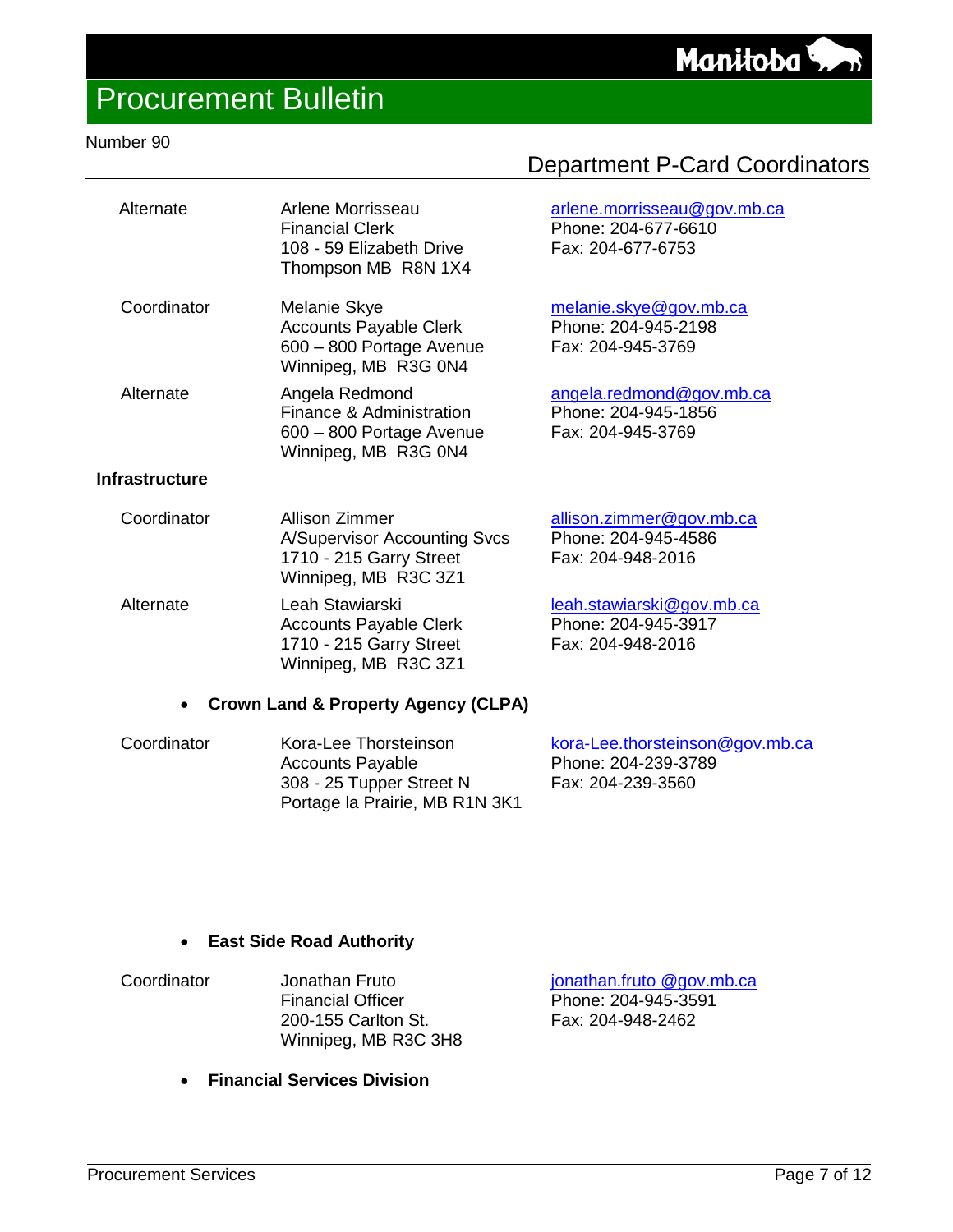[oluwadare.olorunfemi@gov.mb.ca](mailto:oluwadare.olorunfemi@gov.mb.ca)

Phone: 204-945-5828 Fax: 204-948-2016

[leah.stawiarski@gov.mb.ca](mailto:leah.stawiarski@gov.mb.ca) Phone: 204-945-3917 Fax: 204-948-2016

### Procurement Bulletin

### Number 90

| Coordinator | Oluwadare Olorunfemi          |
|-------------|-------------------------------|
|             | <b>Accounts Payable Clerk</b> |
|             | 1710 - 215 Garry Street       |
|             | Winnipeg, MB R3C 3Z1          |
|             |                               |

Alternate Leah Stawiarski Accounts Payable Clerk 1710 - 215 Garry Street Winnipeg, MB R3C 3Z1

#### • **Regional Office 1**

- Coordinator James Heim Regional Financial Officer 316 - 323 Main Street Steinbach, MB R5G 1Z2 [james.heim@gov.mb.ca](mailto:james.heim@gov.mb.ca) Phone: 204-346-6271 Fax: 204-326-4852 Alternate France Tetrault [france.tetrault@gov.mb.ca](mailto:france.tetrault@gov.mb.ca)
- Clerk 316 - 323 Main Street Steinbach, MB R5G 1Z2 Phone: 204-346-6274 Fax: 204-326-4852

### • **Regional Office 2**

| Coordinator | Yemisi Oyateru<br><b>Regional Financial Officer</b><br>211 - 25 Tupper Street N<br>Portage la Prairie, MB<br><b>R1N 3K1</b> | yemisi.oyateru@gov.mb.ca<br>Phone: 204-239-3284<br>Fax: 204-239-3301 |
|-------------|-----------------------------------------------------------------------------------------------------------------------------|----------------------------------------------------------------------|
| Alternate   | Olatoye Okedara                                                                                                             | olatoye.okedara@gov.mb.ca                                            |
|             | <b>Regional Financial Clerk</b>                                                                                             | Phone: 204-239-3299                                                  |
|             | 211 25 Tunner Ctroot N                                                                                                      | $E_{\Delta V}$ , 201.220.2201                                        |

- 211 25 Tupper Street N Portage la Prairie, MB R1N 3K1 Fax: 204-239-3301
- Alternate Dora Chan Regional Financial Clerk 211 - 25 Tupper Street N Portage la Prairie, MB R1N 3K1 [dora.chan@gov.mb.ca](mailto:dora.chan@gov.mb.ca) Phone: 204-239-3289 Fax: 204-239-3301
	- **Regional Office 3**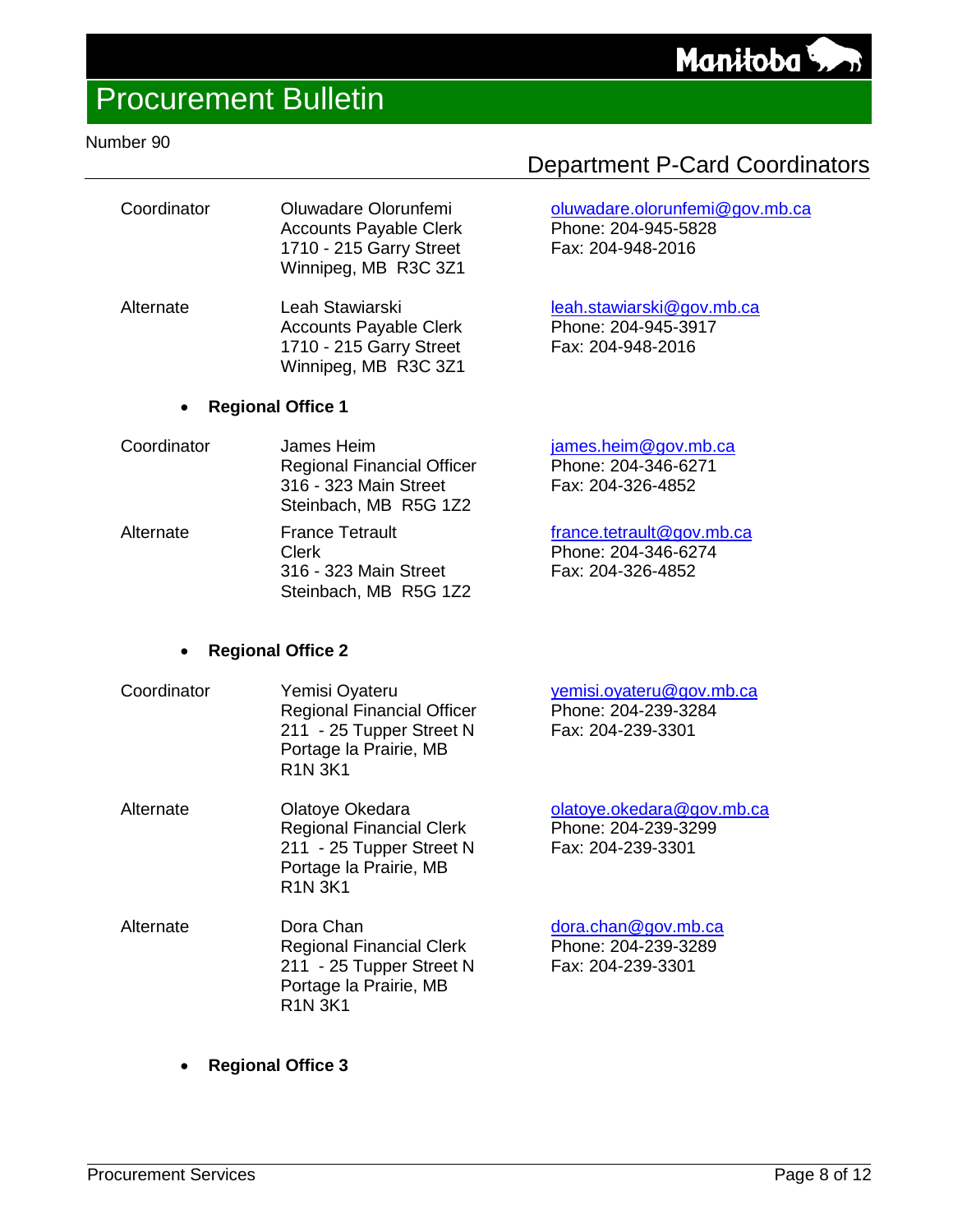### Number 90

| Coordinator | Lorie Andrews            |
|-------------|--------------------------|
|             | <b>Financial Officer</b> |
|             | 1525 1st Street N        |
|             | Brandon, MB R7C 1B5      |

Alternate Heidi Williams Financial Clerk 1525 1st Street N Brandon, MB R7C 1B5

### • **Regional Office 4**

- Coordinator Paula Cole-Kaminski Financial Officer 2 - 257 Industrial Road Dauphin, MB R7N 3B3
- Alternate Linda Rosteski Financial Clerk 2-257 Industrial Road Dauphin, MB R7N 3B3 Phone: 204-622-2255 Fax: 204-638-6696

### • **Regional Office & Thompson**

| Coordinator | Joy Evans                         | joy.evans@gov.mb.ca |
|-------------|-----------------------------------|---------------------|
|             | <b>Regional Financial Officer</b> | Phone: 204-677-6706 |
|             | 11 Nelson Road                    | Fax: 204-677-6354   |
|             | Thompson, MB R8N 0B3              |                     |

### • **Transportation**

| Coordinator | Leah Stawiarski                                 | leah.stawiarski@gov.mb.ca |
|-------------|-------------------------------------------------|---------------------------|
|             | <b>Accounts Payable Clerk</b>                   | Phone: 204-945-3917       |
|             | 1710 - 215 Garry Street<br>Winnipeg, MB R3C 3Z1 | Fax: 204-948-2016         |
|             |                                                 |                           |

Alternate Oluwadare Olorunfemi Accounts Payable Clerk 1710 - 215 Garry Street Winnipeg, MB R3C 3Z1

### **Growth, Enterprise and Trade (GET)**

### Department P-Card Coordinators

### [lorie.andrews@gov.mb.ca](mailto:lorie.andrews@gov.mb.ca)

Phone: 204-726-6808 Fax: 204-726-6836

### [heidi.williams@gov.mb.ca](mailto:donna.preston@gov.mb.ca)

Phone: 204-726-6773 Fax: 204-726-6836

| paula.cole-kaminski@gov.mb.ca |
|-------------------------------|
| Phone: 204-622-2264           |
| Fax: 204- 638-6696            |
|                               |

### [linda.rosteski@gov.mb.ca](mailto:linda.rosteski@gov.mb.ca)

[oluwadare.olorunfemi@gov.mb.ca](mailto:oluwadare.olorunfemi@gov.mb.ca) Phone: 204-945-5828 Fax: 204-948-2016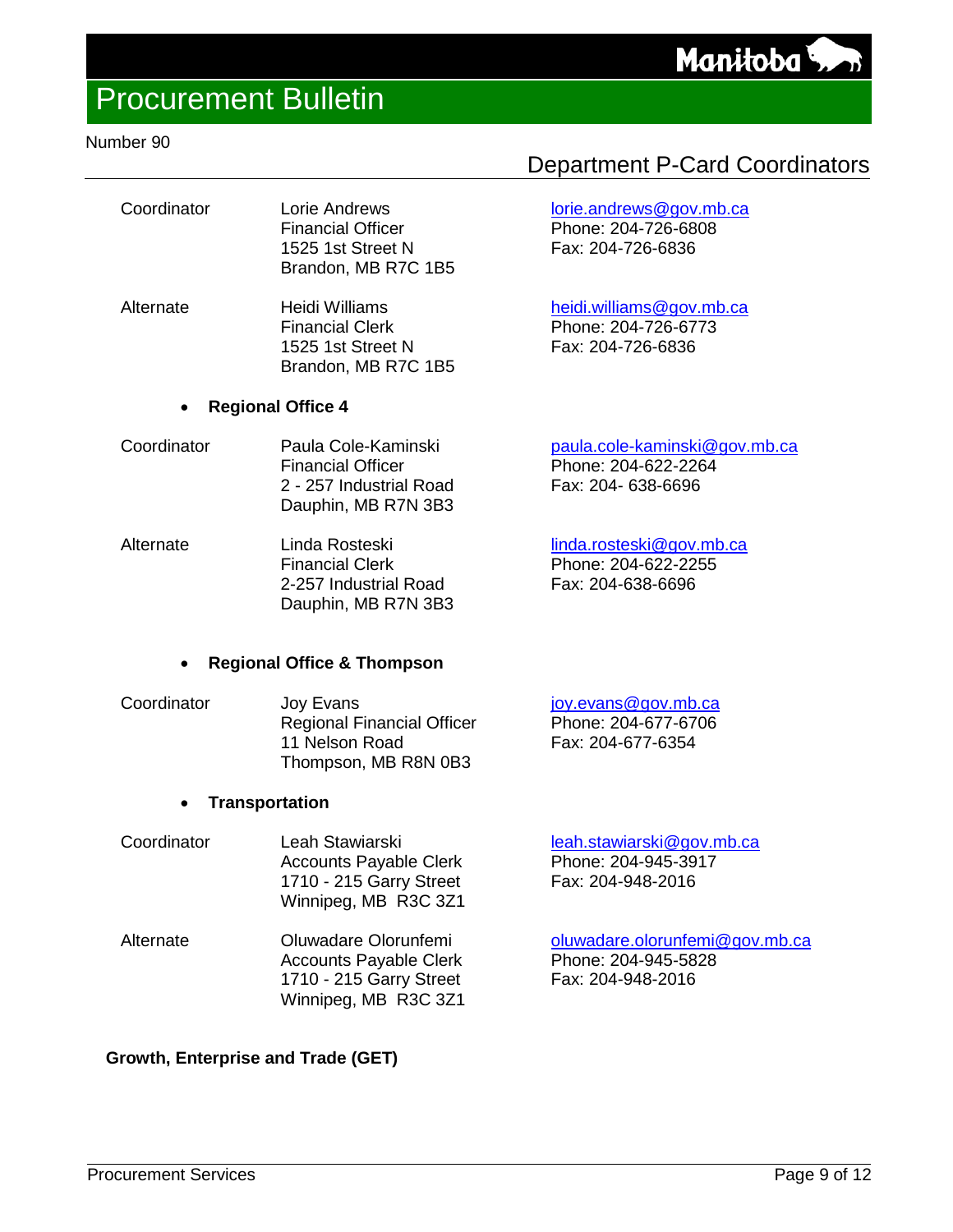[katherine.fischer@gov.mb.ca](mailto:katherine.fischer@gov.mb.ca)

[paige.mackelson@gov.mb.ca](mailto:paige.mackelson@gov.mb.ca)

Phone: 204-945-1995 Fax: 204-948-2964

Phone: 204-945-2439 Fax: 204-948-2964

### Procurement Bulletin

#### Number 90

| Coordinator | Katherine Fischer             |
|-------------|-------------------------------|
|             | <b>Accounts Payable Clerk</b> |
|             | 900 - 259 Portage Avenue      |
|             | Winnipeg, MB R3B 3P4          |

Alternate Paige Mackelson Accounts Payable Clerk 900 – 259 Portage Avenue Winnipeg, MB R3B 3P4

#### • **Office of the Fire Commissioner (OFC)**

| Coordinator | Nicole Morton               | nicole.morton@gov.mb.ca |
|-------------|-----------------------------|-------------------------|
|             | Manager, Financial Services | Phone: 204-945-4412     |
|             | 508 - 401 York Ave          | Fax: 204-948-2089       |
|             | Winnipeg, MB R3C 0P8        |                         |

| Alternate | Carolyne Czinege              | carolyne.czinege@gov.mb.ca |
|-----------|-------------------------------|----------------------------|
|           | <b>Accounts Payable Clerk</b> | Phone: 204-945-6827        |
|           | 900 – 259 Portage Avenue      | Fax: 204-948-2964          |
|           | Winnipeg, MB R3B 3P4          |                            |

### **Justice (JUS)**

| Coordinator | Larissa Brightnose                            | larissa.brightnose@gov.mb.ca |
|-------------|-----------------------------------------------|------------------------------|
|             | <b>Accounts Payable</b>                       | Phone: 204-945-2894          |
|             | $1110 - 405$ Broadway<br>Winnipeg, MB R3C 3L6 | Fax: 204-948-1435            |
|             |                                               |                              |

### • **Public Guardian and Trustee**

| Coordinator | Diana Perron                                                  | diana.perron@gov.mb.ca                                           |
|-------------|---------------------------------------------------------------|------------------------------------------------------------------|
|             | Admin Asst.                                                   | Phone: 204-945-2705                                              |
|             | $500 - 155$ Carlton<br>Winnipeg, MB R3C 3H8                   | Fax: 204-945-0410                                                |
| Alternate   | Kevin Funk<br><b>Senior Accountant</b><br>$500 - 155$ Carlton | kevin.funk@gov.mb.ca<br>Phone: 204-945-1488<br>Fax: 204-945-0410 |

Winnipeg, MB R3C 3H8

#### **Legislative Assembly**

| Coordinator | Peggy Coniglio<br><b>Accounting Clerk</b>        | pconiglio@legassembly.mb.ca<br>Phone: 204-945-5512 |
|-------------|--------------------------------------------------|----------------------------------------------------|
|             | 1035-405 Broadway Avenue<br>Winnipeg, MB R3B 1N3 | Fax: 204-945-4585                                  |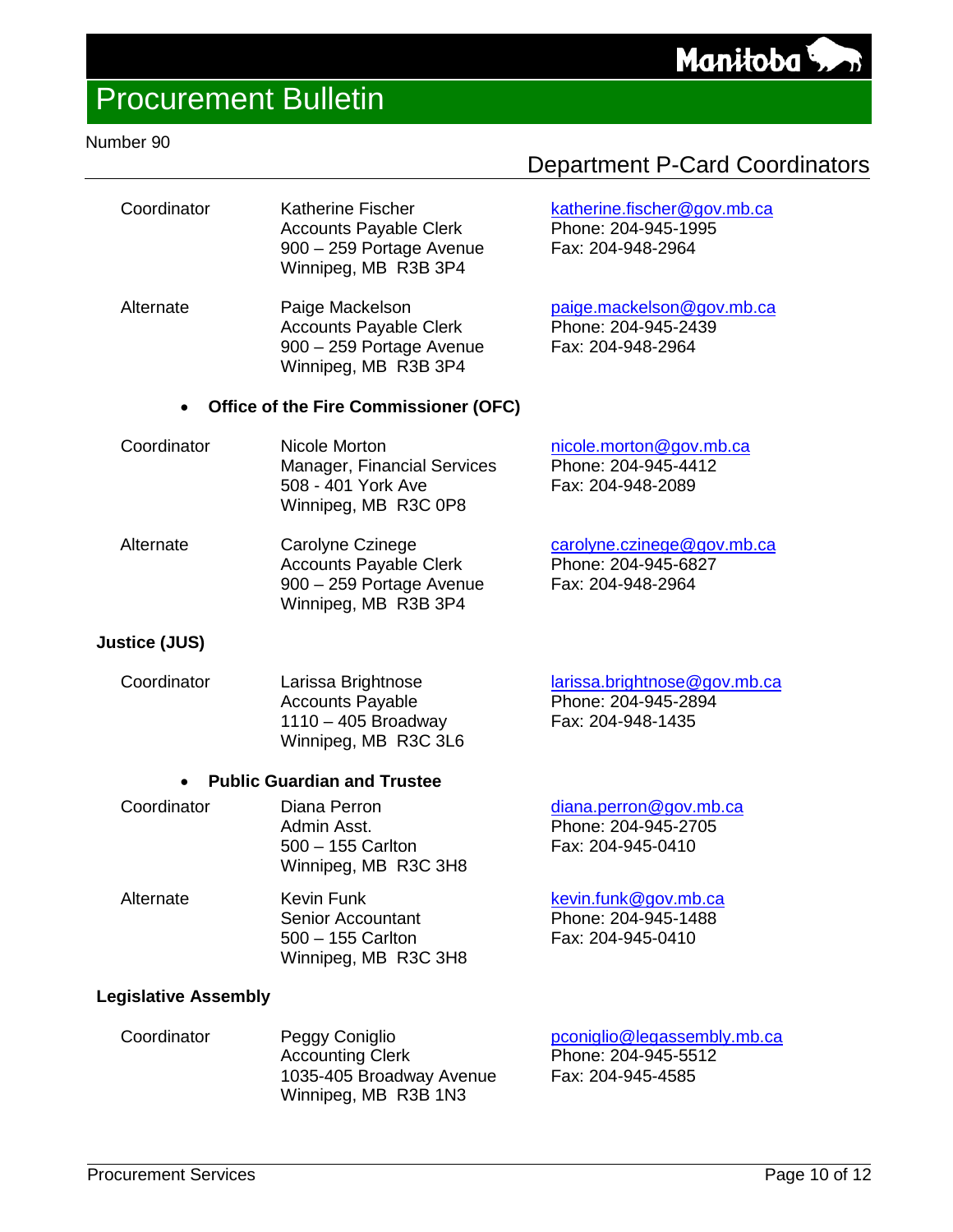#### Number 90

### Department P-Card Coordinators

Manitoba

### **Sports, Culture and Heritage (SCH)**

| Coordinator | <b>Charlene Brown</b><br><b>Financial Officer</b><br>3 Flr - 213 Notre Dame Ave<br>Winnipeg, MB R3B 1N3 | charlene.brown@gov.mb.ca<br>Phone: 204-945-6470<br>Fax: 204-948-2086 |
|-------------|---------------------------------------------------------------------------------------------------------|----------------------------------------------------------------------|
| Alternate   | <b>Betty Jubinville</b>                                                                                 | betty.jubinville@gov.mb.ca                                           |

Departmental Accountant 3 Flr - 213 Notre Dame Ave Winnipeg, MB R3B 1N3

### **Sustainable Development (SD)**

#### • *also* **Green Manitoba and Pineland Nursery**

| Coordinator | Muhammad Rasel              | muhammad.rasel@gov.mb.ca |
|-------------|-----------------------------|--------------------------|
|             | Accounts Intern             | Phone: 204-945-3956      |
|             | Box 55, 200 Saulteaux Cres. | Fax: 204-948-3385        |
|             | Winnipeg, MB R3J 3W3        |                          |

### **• Central Region**<br>Alternate Chervl

Cheryl Solmundson Assistant Regional Finance **Administrator** Box 6000, 75-7<sup>th</sup> Ave, Gimli, MB R0C 1B0

[cheryl.solmundson@gov.mb.ca](mailto:cheryl.solmundson@gov.mb.ca) Phone: 204-642-6159 Fax: 204-642-6108

## **• Eastern Region**<br>[ Alternate **Cindy**

**Cindy Tetrault** Regional Administration Clerk Hwy 502 Lac Du Bonnet, MB R0E 1A0

[cindy.tetrault@gov.mb.ca](mailto:cindy.tetrault@gov.mb.ca) Phone: 204-345-1441 Fax: 204-345-1415

Phone: 204-945-4095 Fax: 204-948-2086

### **• Northeast Region**<br>Alternate Shannon

Shannon Ethier Regional Financial Administrator 59 Elizabeth Dr Thompson, MB R8N 1X4

[shannon.ethier@gov.mb.ca](mailto:shannon.ethier@gov.mb.ca) Phone: 204-677-6631 Fax: 204-677-6359

#### • **Northwest Region**

 Alternate Darlene Adamson Clerk 3rd St & Ross Ave., The Pas, MB R9A 1M4

[darlene.adamson@gov.mb.ca](mailto:darlene.adamson@gov.mb.ca) Phone: 204-677-6631 Fax: 204-677-6359

• **Western Region**